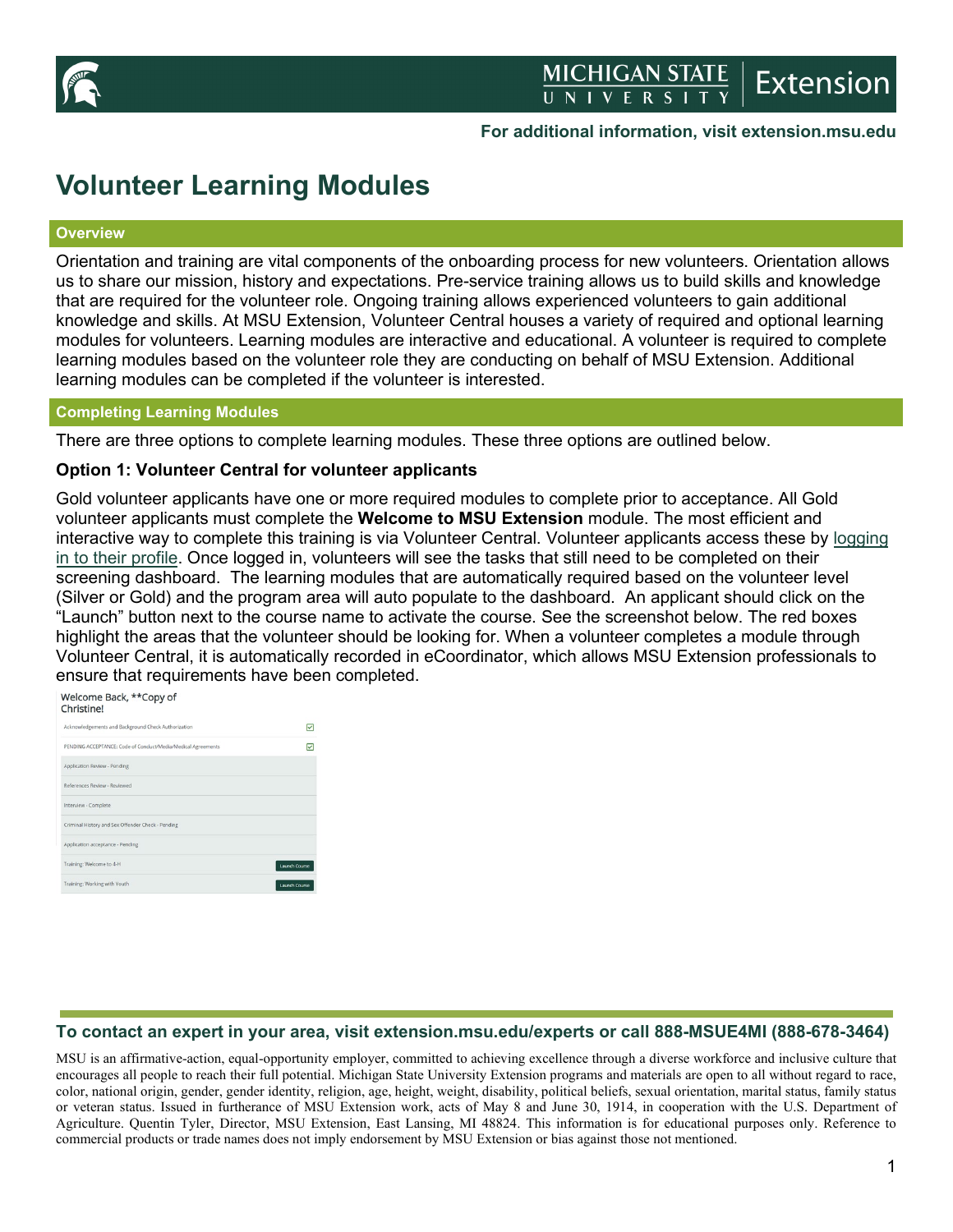

# MICHIGAN STATE **Extension**

## **For additional information, visit extension.msu.edu**

# **Option 2: Volunteer Central for current volunteers**

The most efficient and interactive way to complete a learning module is via Volunteer Central. Volunteers can [login to their profile.](https://msu.samaritan.com/custom/502/volunteer_login) If there is a newly required training, it will appear under "Annual Dashboard". Optional trainings can be found by selecting the "My Trainings" tab and locating the desired learning module. Next, you should click on the "Launch" button next to it to activate the course. See the screenshot below. The red boxes highlight the areas that the volunteer should be looking for. Upon completion, the learning module will be marked as "Completed" and staff will see this in eCoordinator.

| Annual Dashboard<br><b>My Trainings</b> | <b>Upcoming Schedule</b> | <b>Activity List</b> |                      |
|-----------------------------------------|--------------------------|----------------------|----------------------|
| <b>Welcome to MSU Extension</b>         |                          |                      | <b>Launch Course</b> |
| Welcome to 4-H                          |                          |                      | <b>Launch Course</b> |
| <b>Working with Youth</b>               |                          |                      | <b>Launch Course</b> |
| <b>Communicating through Conflict</b>   |                          |                      | Launch Course        |

# **Option 3: Group Training**

At times, an MSU Extension professional will have a group of volunteer applicants or current volunteers that all need a specific learning module. MSU Extension professionals can utilize one of the learning module links to show a video version of the module to a group of volunteers via Zoom or at an in-person meeting. Staff are encouraged to view the video prior to prepare for the session. The group training option can be as interactive as the Volunteer Central version if the staff member pauses the video after scenarios are presented and engages the group in conversation to determine which answer to select before restarting the video.

#### **Learning Module Overviews**

**Welcome to MSU Extension:** In this module volunteers gain an understanding of Michigan State University Extension through learning about the land grant system, agricultural experiment stations, the origins of Cooperative Extension, how volunteers are vital to Extension and polices that all volunteers must follow.

**Introduction to Michigan 4-H**: In this module volunteers are provided with an overview of Michigan 4-H and the different roles a volunteer can play.

**Working with Youth**: This module will help volunteers gain knowledge around the topics of ages and stages, positive youth development, experiential learning module, youth-adult partnership and setting boundaries.